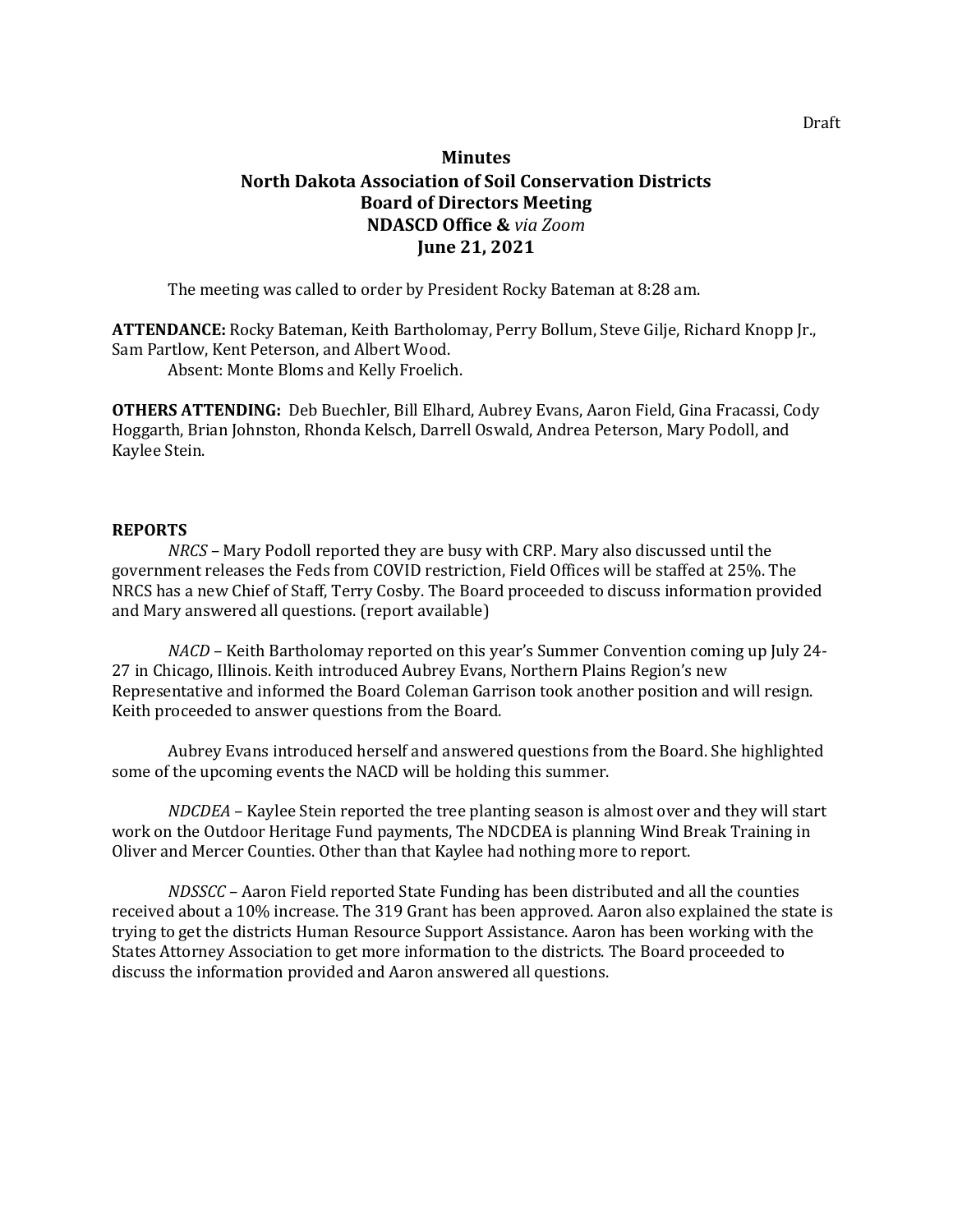#### **EDUCATION GRANT**

Andrea Peterson introduced he self and explained to the Board what Envirothon does for education purposes. Andrea explained how the funds the NDASCD are used and answered questions from the Board. (report available)

#### **NCPP REPORT**

Rhonda Kelsch introduced herself as the National Conservation Planning Partnership, President. Rhonda addressed the teleconference that took place on June 8th, that addressed President Biden regarding the 30/30 Initiative. Rhonda passed around the letter that was written to the president and explained some major points and answered questions from the Board. (letter available)

#### **FINANCIAL REPORT**

Brian Johnston reviewed last year's Profit and Loss and the upcoming 2021-2022 planned annual budget. Brian explained our partnership with PMC and Kristi answered questions on accounts receivable.

# **Steve Gilje motioned to accept the Profit and Loss and 2021-2022 Annual Budget. Richard Knopp Jr. seconded the motion All Board members present voted aye. Absent: Monte Bloms and Kelly Froelich. The motion passed unanimously.**

#### **PRESIDENT'S REPORT**

Rocky Bateman stated he had nothing new to report for the Association.

## **NURSURY MANAGER REPORT**

Bill Elhard reviewed his report and answered questions from the Board. (report available)

#### **CEO REPORT**

Brian Johnston reviewed repairs and updates that have taken place at LON. Brian brought to the Board the purchase of a new inventory system, Fishbowl. Brian went over the purchase agreement in detail and answered questions from the Board.

# **Kent Pederson motioned to approve the purchase of Fishbowl Inventory. Richard Knopp Jr. seconded the motion. All Board members present voted aye. Absent: Monte Bloms and Kelly Froelich. The motion passed unanimously.**

#### **FARM BILL SPECIALIST REPORT**

Cody Hoggarth gave staffing updates on all current Farm Bill Specialist and discussed with the Board increasing employee benefits to match those of the NRCS employees, The Board agreed that Brian will draw up a proposal that they can approve at a later time.